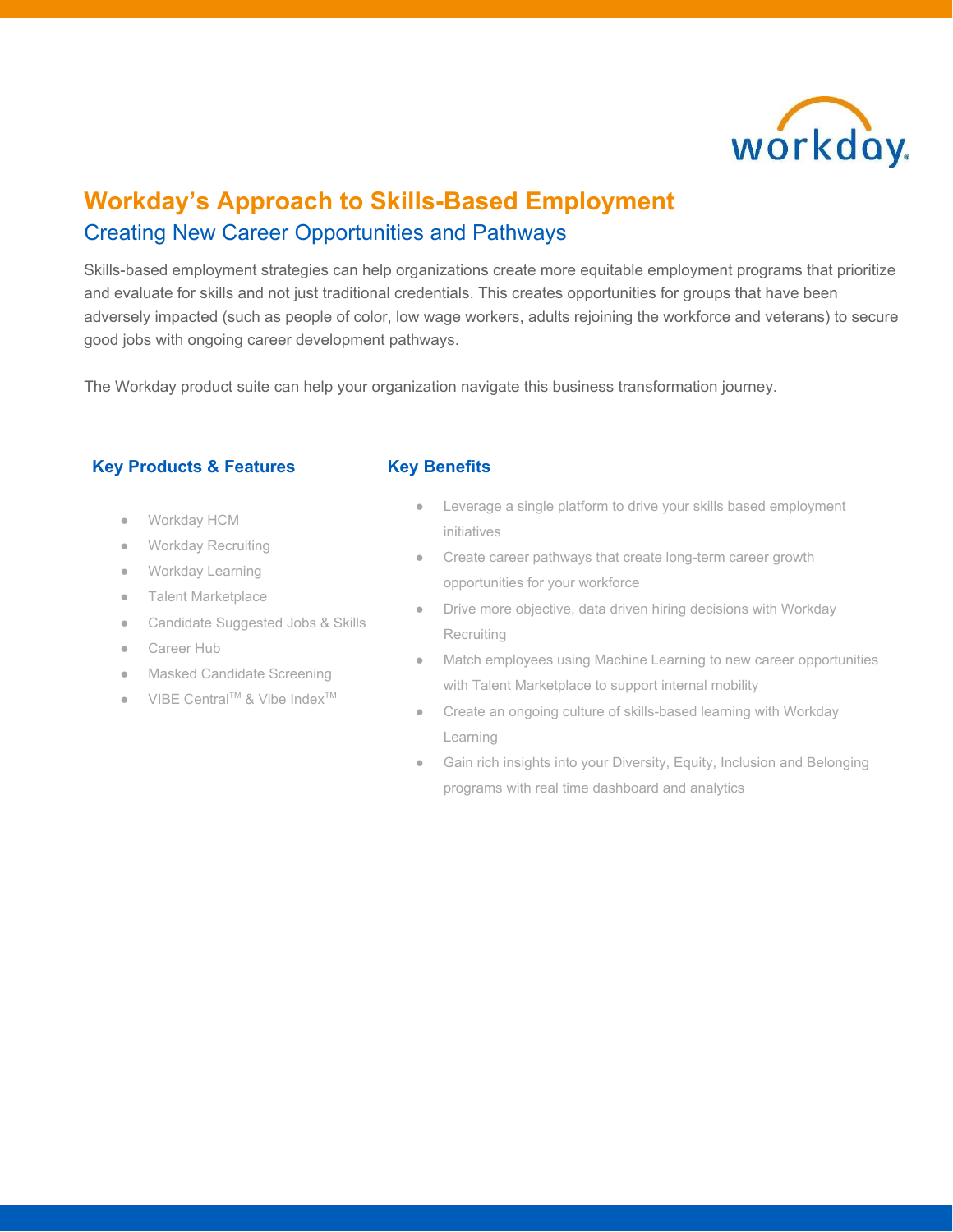# Create Engaging Candidate Experiences that Foster Transparency

List all of your relevant skills which you feel will benefit this role. Based on your resume, suggested skills are displayed below. You may remove suggested skills, or add additional skills to the field. All skills you choose to keep or add will be associated with you and your Candidate record once you submit your job application (and the "(Suggested)" annotation will be removed). Type to add Skills  $\equiv$ X Marketing Programs (Suggested) X Marketing Goals (Suggested) X Creative Development (Suggested) X Sales Teams (Suggested) X Sales Support (Suggested) X Audience Segmentation (Suggested) X Campaign Execution (Suggested) X Business Marketing (Suggested) X Marketing (Suggested) X Marketing Budgets (Suggested) X Customer Contact Strategy (Suggested) X Sales (Suggested) X Sales Performance (Suggested) X Metrics (Suggested) X Performance Analytics (Suggested)

#### **Streamline the application experience**

To provide an engaging candidate experience, Workday allows organizations to have candidates create an account to maintain insight into the status of their applications and key tasks. This can be done during the first or the last step in the application process. Having the account creation at the end of the process is recommended to streamline the apply process.

#### **Simplify the application process and capture only the data needed.**

Workday allows you to configure the application experience and control what data you want to capture not only upfront, but also at later steps in the hiring process. This ensures that you collect the right information at the right step in the hiring process. Consider using pre-screening assessments and questionnaires to assess initial fit.

#### **Configure questionnaires and ask key questions as part of the application experience.**

Organizations can use question responses and our configurable automation rules to automatically move candidates with the right job-related skills and capabilities forward in the hiring process, reducing the potential for unconscious bias.

## **Leverage Skill & Job Suggestions**.

Workday can suggest skills for candidates to add to their application when applying to a role. This makes it easy for candidates to identify and add relevant skills while helping Recruiters find candidates with the rights skills for a given opportunity. In addition, Workday can suggest jobs to candidates based on their experience, skills, job interests and previous job applications. This helps create opportunity transparency for candidates and broadens the talent pool for recruiters.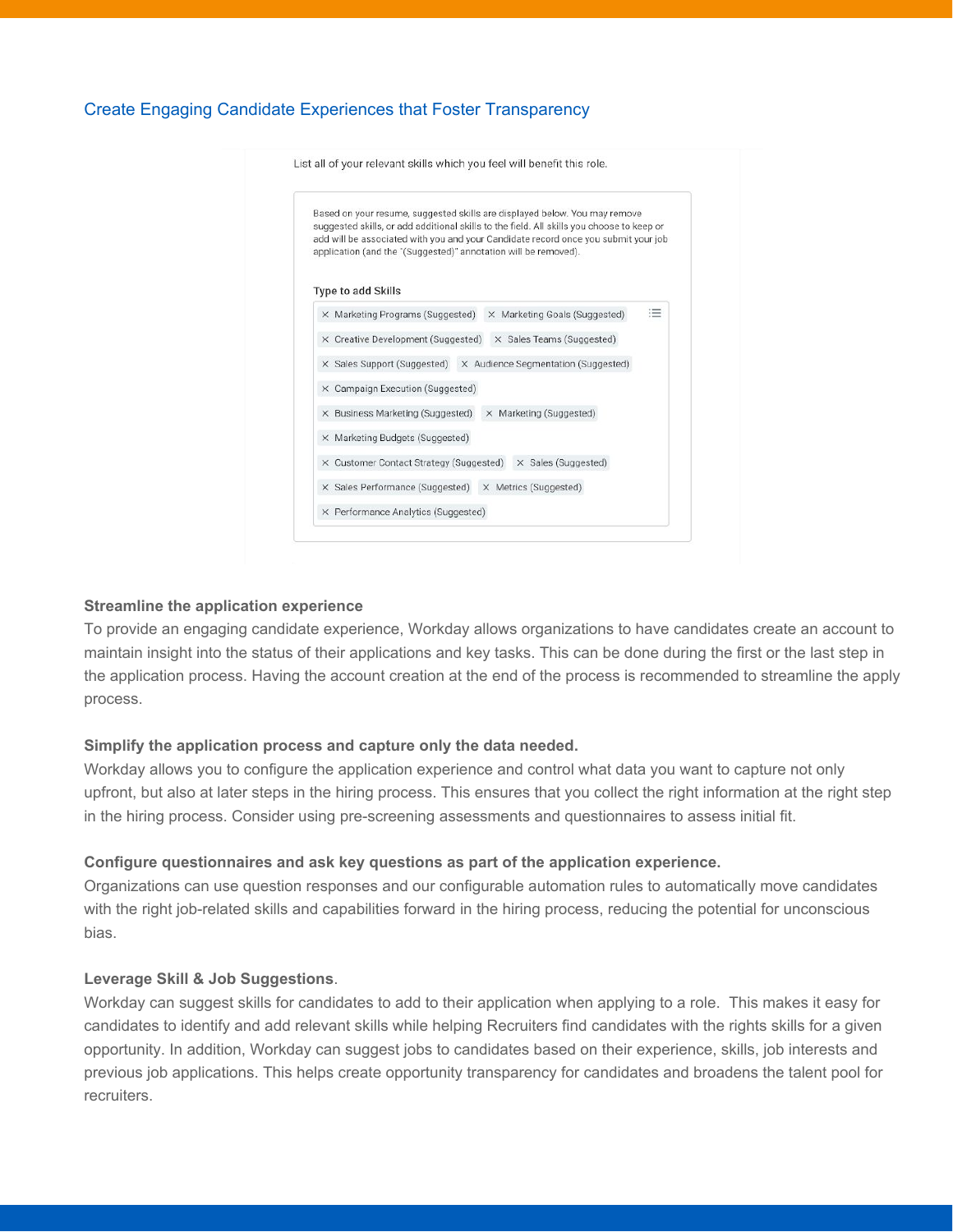# Write Inclusive Skills-Based Job Postings

#### **Identify a shortlist of priority jobs to focus on.**

Companies have the ability to run reports to determine which jobs should be prioritized, based on number of open job requisitions by job profile, job requisition aging or job profiles with high turnover.

## **Distinguish between required and preferred competencies.**

Organizations have the opportunity to include required competencies and/or skills as part of your job profile configuration that will flow into job requisitions. Your hiring managers or recruiters can leverage Workday's skills cloud capabilities to see suggested skills based on the current job description and other attributes and choose to include them as part of the job posting.

## **Check your job description for biased language and clarity.**

Workday customers can integrate with job posting vendors such as Textio or TapRecruit to review and provide feedback on the language in job descriptions.

#### **Include an inclusivity statement.**

Organizations can add inclusivity statements to their job posting templates or to their "terms and conditions" on their career sites during the job application flow.

## Collect feedback from candidates and new hires to track the quality of your hiring process and diversity of **your applicant pool.**

Organizations have the ability to collect personal information (diversity data) at different points in the hiring workflow at a country or local level based on legal requirements. Organizations can also send questionnaires to candidates and/or new hires to gather feedback on the recruitment process.



# Reimagine Sourcing to Access Diverse Talent

## **Review your hiring pipeline and set measurable goals.**

Workday enables organizations to track your diversity goals by delivering metrics and reports that analyze candidate gender and ethnicity information. You can analyze hiring trends, identify top sources of diverse candidates, and monitor the diversity of your recruiting pipeline.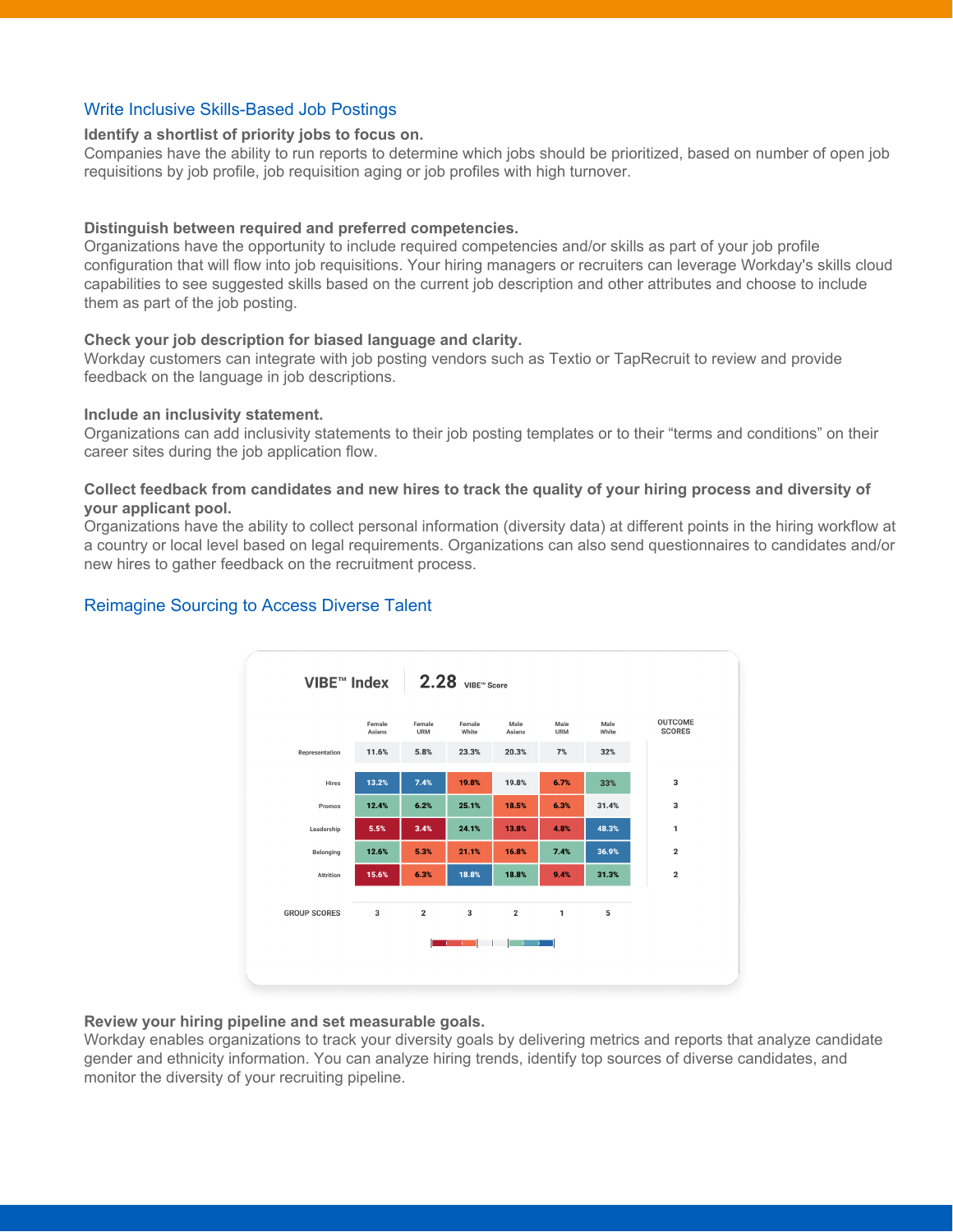## **Run targeted referral programs.**

With Workday's VIBE Index™, you can identify underrepresented groups in order to inform your internal and external referral programs.

## **Expand your sourcing channels.**

Workday allows you to easily post jobs on diversity-focused job boards to expand your talent pool.

# **Build your own local pipeline.**

Recruiters and talent leaders can leverage Candidate Pools to create local talent pipelines and easily invite them to apply to a job or send personalized communication. With Workday's 'Introduce Yourself' feature, candidates can express interest in an organization without applying to a job, to help further build talent pipelines.

# **Offer benefits that your target prospects value.**

Workday provides the ability to highlight key employee benefits as part of job postings and the offer process, to engage your target prospects.

# Screen to Identify Most Qualified Candidates

# **Focus screening efforts on determining proficiency in required competencies.**

Talent teams can utilize questionnaires to provide recruiters and hiring managers with consistent interview questions to assess proficiency for key competencies. Organizations can also integrate with 3rd party assessment tools to ensure equitable screening.

# **Consider leveraging anonymous resume and application reviews.**

With Masked Candidate Screening you can help reduce bias during the recruiting process by masking identifiable information (such as name, education, zip code, etc.) that can lead to biased decision making. Organizations can define which stages to mask data and for which roles (recruiter, hiring manager, recruiting coordinator).

## **Utilize pre-screening assessments aligned with required competencies.**

With recruiting questionnaires, talent teams can assess and narrow down candidates efficiently during the recruiting process.

## **Reduce reliance on automatic screening tools.**

Workday allows you to ensure your recruiting process reflects your business goals. Rules can be established to ensure recruiters and hiring managers review each candidate to identify top talent while automating review of critical job requirements (i.e., must be 18 or older).

# Develop inclusive, skills-based interviewing and selection processes to improve hiring and diversity

## **Create skills-based interview guides aligned to required competencies.**

Recruiting teams have the ability to rate candidates in a consistent manner during the interview process by using pre-defined competencies in Workday, or our questionnaire framework. Both options can ensure the interview team is asking candidates the same questions and support competency level ratings.

# **Focus on 'cultural add' not 'cultural fit.'**

With Workday Learning, companies can provide training to interview teams to ensure they can articulate your corporate culture and are prepared to assess cultural add. Interview team prep notes can also include reminders and best practices for assessing candidates on 'cultural add' and what they can bring to your organization.

## **Use diverse interview panels and ensure there is diversity in your interview pool before starting interviews.**

Organizations can create custom job requisition reports to understand the makeup of their interview teams and identify opportunities to create more diverse interview panels for candidates.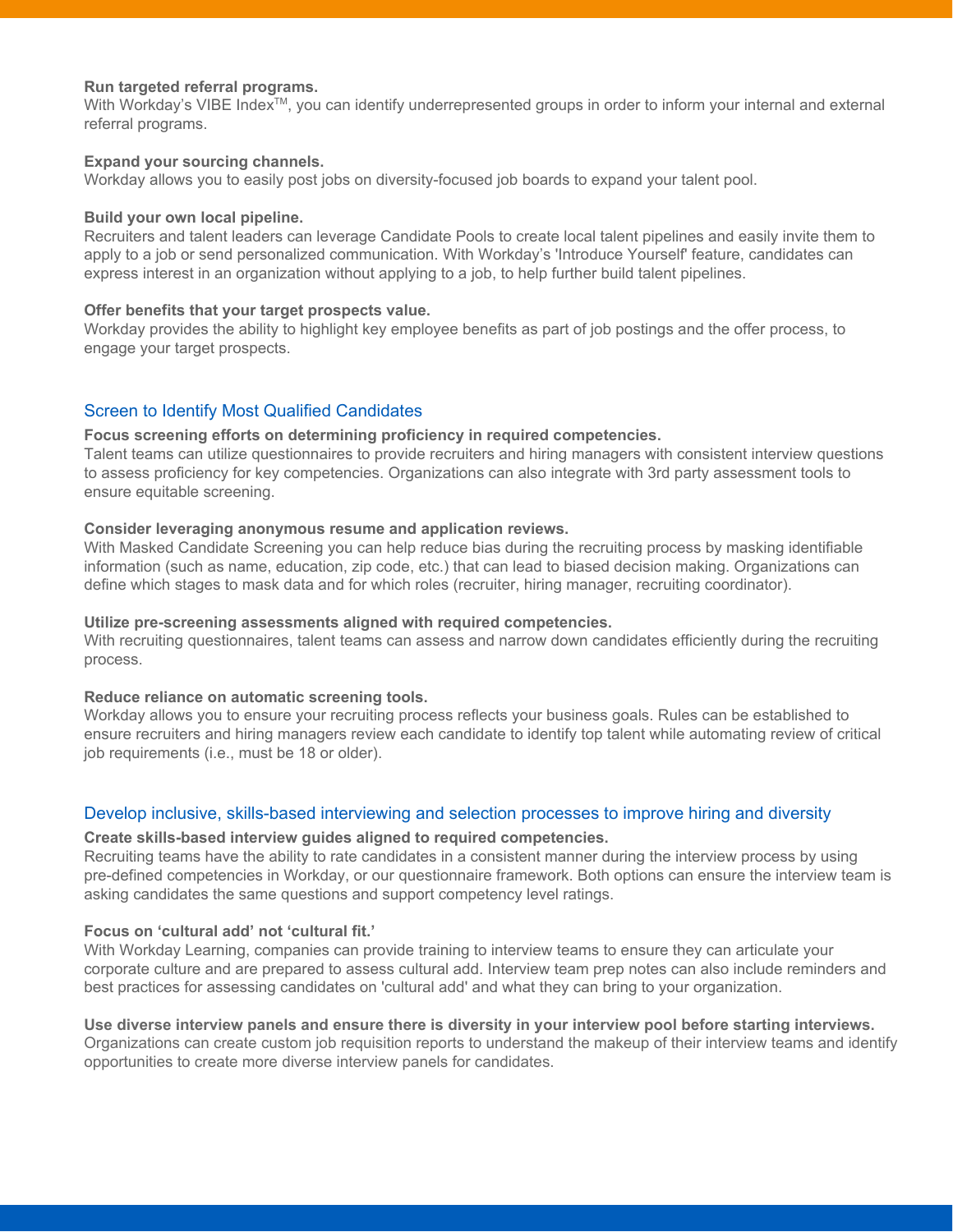## **Create inclusive and accessible interview environments.**

Workday Learning can help organizations train their recruiting teams and hiring managers on creating an inclusive and accessible interview environment. For example, employees involved in the hiring process can be trained on how to conduct accessible interviews and how to respond to requests for accommodations.

# **Use rubrics to evaluate candidates on interviews and assessments.**

Organizations can create skills-based interview guides for hiring teams, and also have the ability to require interview team feedback before a hiring decision is made. Interview team feedback can include both ratings as well as written examples. Hiring managers and recruiters can see summarized results to help them make more informed hiring decisions

# **Provide unconscious bias training for recruiters and hiring managers.**

Workday Learning enables organizations to provide their workforce with required interview training that aligns to business culture and goals - such as unconscious bias training for recruiters, hiring managers and the interview team.

# Utilize Skills-Based Interviewing to Improve Hiring and Diversity

| Match Analysis: Data Science Engineer                                                                                                                                                                                                                                                                                                                   |                                          |         |  |
|---------------------------------------------------------------------------------------------------------------------------------------------------------------------------------------------------------------------------------------------------------------------------------------------------------------------------------------------------------|------------------------------------------|---------|--|
| <b>Opportunity Marketpla</b><br>Marcus Severino<br>Ø<br><b>Senior Product Developer</b><br>Search Marketplace<br><b>Strong Match</b>                                                                                                                                                                                                                    | Options <b>V</b>                         |         |  |
| You have the following skills that either match or are relevant to this Gig:<br>WE FOUND YOUR TOP JOB FOR YOU<br>Javascript PHP Mobile Web Development Machine Learning Algorithms<br>Software Development Product Design Product Development<br><b>Data Science Engineer</b><br>Strong Match Develop 6 skills<br>You are missing the following skills: |                                          |         |  |
| + Machine Learning + Algorithms + Leadership + Product Strategy<br>Workday's Network Security Engineerin<br>advance our network's defensive postur<br>Computer Programming + Communication + Python + Deep Learning<br>+ Natural Language Processing + Statistical Learning + Big Data                                                                  |                                          |         |  |
| X<br>You can develop the following skills:<br><b>Job Details</b><br><b>View</b><br>Leadership Data Mining Product Strategy<br>R<br>Here are a couple of courses to help you gain missing skills:                                                                                                                                                        |                                          |         |  |
| We think your pro<br>We found some skills we<br><b>Marketing Masterclass</b><br>React Bootcamp<br>Machine Learning & Trends<br>+ Machine Learning<br>on<br>☆☆☆☆☆ (0) - 2 days<br>☆☆☆☆☆ (6) - 2 days<br>女女女 160 · 2 days                                                                                                                                 | $\times$<br><b>View More Suggestions</b> |         |  |
| Close<br><b>Save</b><br><b>RECOMMENDED GIGS</b><br><b>IN RECRUITING</b><br><b>IN RECRUITING</b><br><b>IN RECRUITING</b>                                                                                                                                                                                                                                 |                                          | See all |  |

# **Use reference checks to understand candidate's learning and management styles, as well as other accommodations they may need.**

Reference checks can be added as a step into the hiring workflow to contact a candidate's references, to gain greater insight into a candidate's preferred learning and management style as well as other needs they may have to ensure they are set up for success.

## **Leverage evaluation materials to identify areas of focus for onboarding.**

Consider who has access to candidate assessment results and ensure that they are feeding data back to hiring managers. This helps ensure Hiring Managers can guide new hires as they make key internal connections, meet with mentors, and take appropriate training courses in Workday Learning to build their capabilities and support their career growth.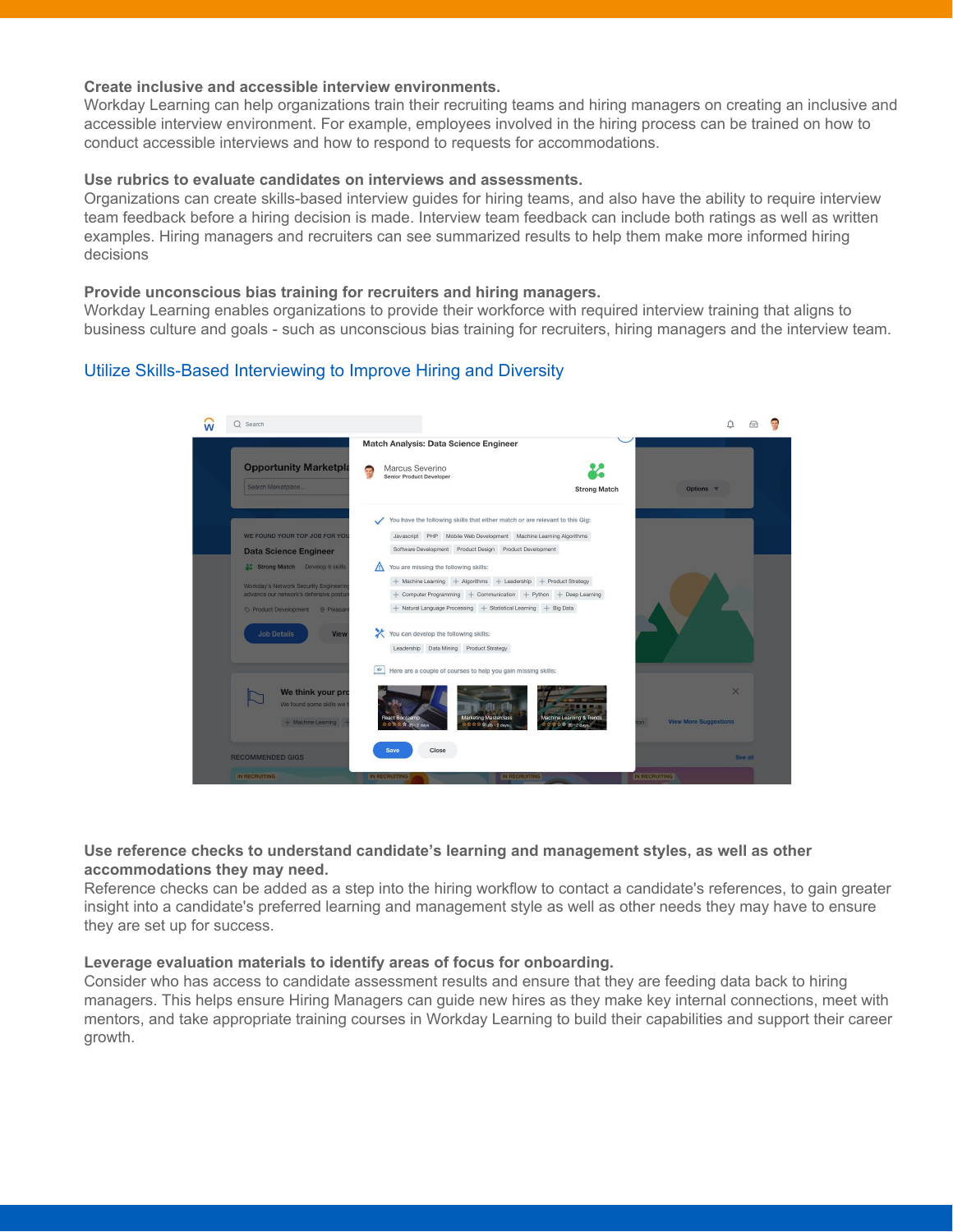# Consider both external and internal training and stage onboarding activities over the first few months to avoid **overwhelming new hires.**

New hires are presented with a predefined checklist of tasks to complete as part of their onboarding which can encompass both internal and external training resources. These tasks can be staged over weeks or months by leveraging Workday Journeys.

## **Create transparency on the skills required for different roles within the organization.**

In Workday, workers have the ability to define their job interests and compare their current qualifications to those required for specific jobs as they manage their career development. The Workday Opportunity Graph provides a visual view into job transitions made by other employees who were in the same role, enabling them to explore potential career paths within the organization.

This transparency helps employees with developing key organizational connections and mentoring opportunities. Managers can also use the Opportunity Graph to view historical job transitions for their team members to use during employee reviews or career check-ins to help their employee's career development goals.

# Foster Lifelong Learning and Support Internal Mobility



## **Create a culture of learning and skills development.**

Organizations can support a culture of learning through a wide variety of learning modalities in Workday Learning. Learning can be targeted to individuals based on their learning histories, skills they have and skill interests they've identified. It can also be curated and advertised based on the skill needs of the business (e.g., data science courses that are critical to strategic business growth). In addition to traditional learning courses, organizations have the ability to leverage the knowledge and skills of their employees by enabling user-generated content, which allows your experts to actively participate in the learning process by sharing their knowledge with others.

## **Leverage mentors and gig opportunities for career development.**

Learning can also be attained through mentors, connections and gigs. Potential mentors can include information on themselves, their skills and the types of mentorships they are interested in. Mentees can find and compare potential mentors. Questionnaires can be included at the end of a mentorship to analyze the success of the mentorship.

## **Foster internal mobility with talent marketplaces and succession pools.**

Creating a culture that supports internal mobility is critical for business agility and long term success. Workday's Talent Marketplace connects employees to internal opportunities (short term gigs, internal jobs) where they can have the most impact while developing their skills and careers.